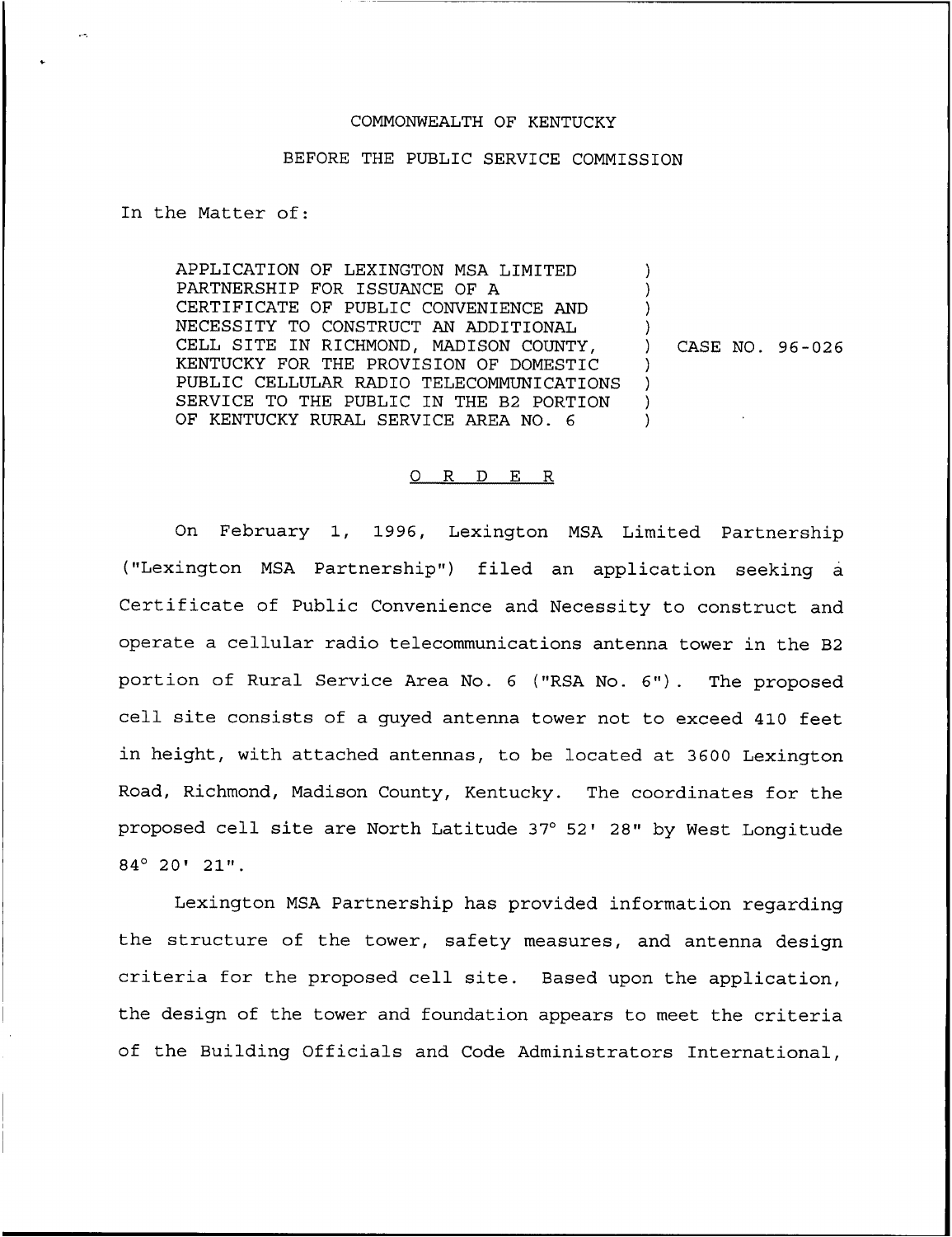Inc. National Building Code, with reference to earthquakes, winds, and tornadoes.

Pursuant to KRS 100.324(1), the proposed cell site's construction is exempt from local zoning ordinances. However, Lexington MSA Partnership has notified the City of Richmond of the proposed construction. Lexington MSA Partnership has filed applications with the Federal Aviation Administration ("FAA") and the Kentucky Airport Zoning Commission ("KAZC") seeking approval for the construction and operation of the proposed cell site. Both applications are pending.

Lexington MSA Partnership has filed notices verifying that each person who owns property or resides within 500 feet of the proposed cell site has been notified of the pending construction. The notice solicited any comments and informed the property owners and residents of their right to intervene. In addition, Lexington MSA Partnership has posted notice of the proposed construction in <sup>a</sup> visible location for at least two weeks after filing its application. To date, no comments have been received by the Commission.

Pursuant to KRS 278.280, the Commission is required to determine proper practices to be observed when it finds, upon complaint or on its own motion, that the facilities of any utility subject to its jurisdiction are unreasonable, unsafe, improper, or insufficient. To assist the Commission in its efforts to comply with this mandate, Lexington MSA Partnership should notify the Commission if it does not use this antenna tower to provide

 $-2-$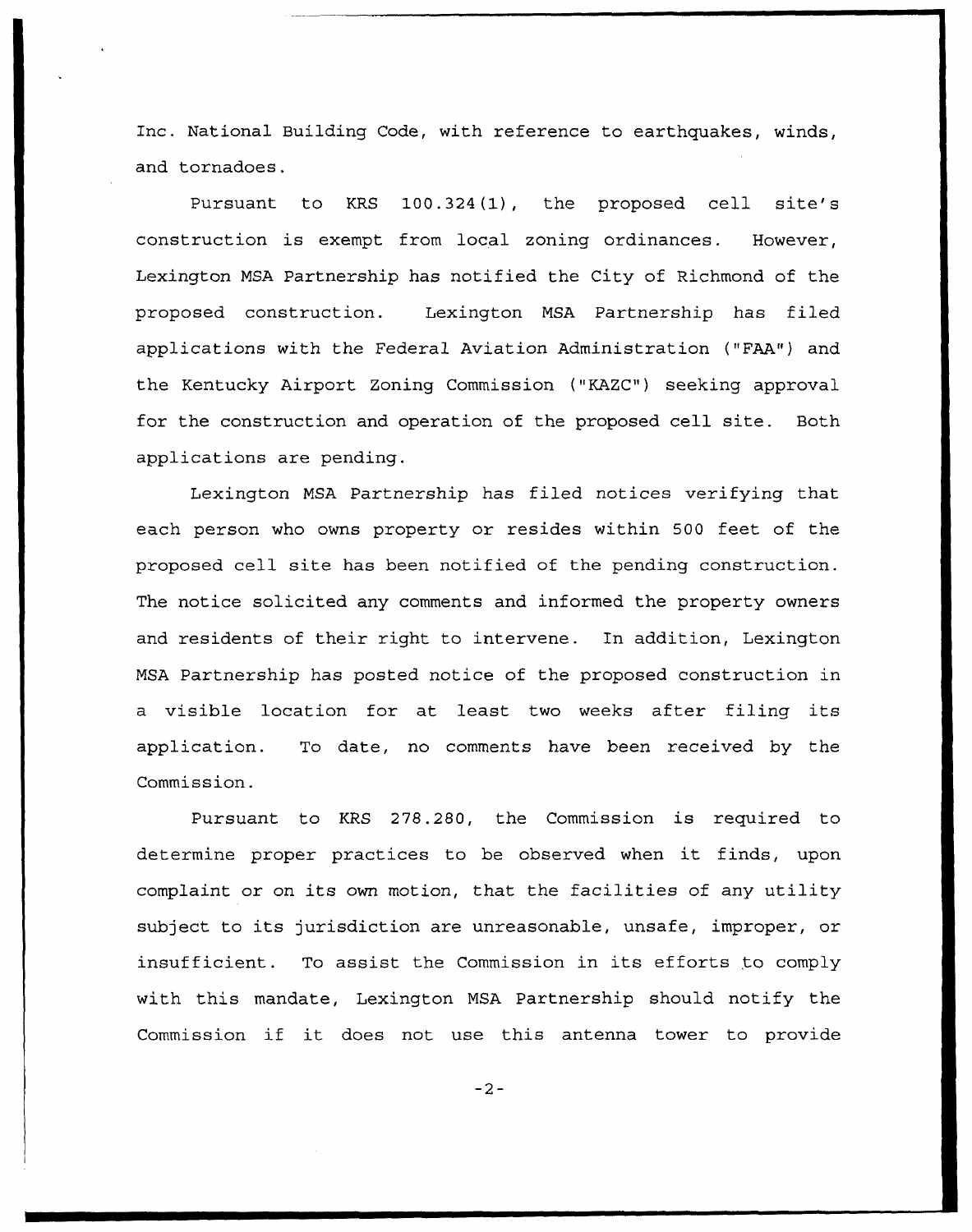cellular radio telecommunications services in the manner set out in its application and this Order. Upon receipt of such notice, the Commission may, on its own motion, institute proceedings to consider the proper practices, including removal of the unused antenna tower, which should be observed by Lexington MSA Partnership.

The Commission, having considered the evidence of record and being otherwise sufficiently advised, finds that Lexington MSA Partnership should be granted a Certificate of Public Convenience and Necessity to construct and operate the proposed cell site in the B2 portion of RSA No. <sup>6</sup> under its currently approved tariff.

IT IS THEREFORE ORDERED that:

1. Lexington MSA Partnership be and it hereby is granted <sup>a</sup> Certificate of Public Convenience and Necessity to construct and operate <sup>a</sup> guyed antenna tower not to exceed 410 feet in height, with attached antennas, to be located at 3600 Lexington Road, Richmond, Madison County, Kentucky. The coordinates for the proposed cell site are North Latitude 37° 52' 28" by West Longitude  $84^{\circ}$  20' 21".

2. Lexington MSA Partnership shall file <sup>a</sup> copy of the final decisions regarding its pending FAA and KAZC applications for the proposed construction within <sup>10</sup> days of receiving these decisions.

3. Lexington MSA Partnership shall immediately notify the Commission in writing, if, after the antenna tower is built and utility service is commenced, the tower is not used for <sup>a</sup> period of <sup>3</sup> months in the manner authorized by this Order.

 $-3-$